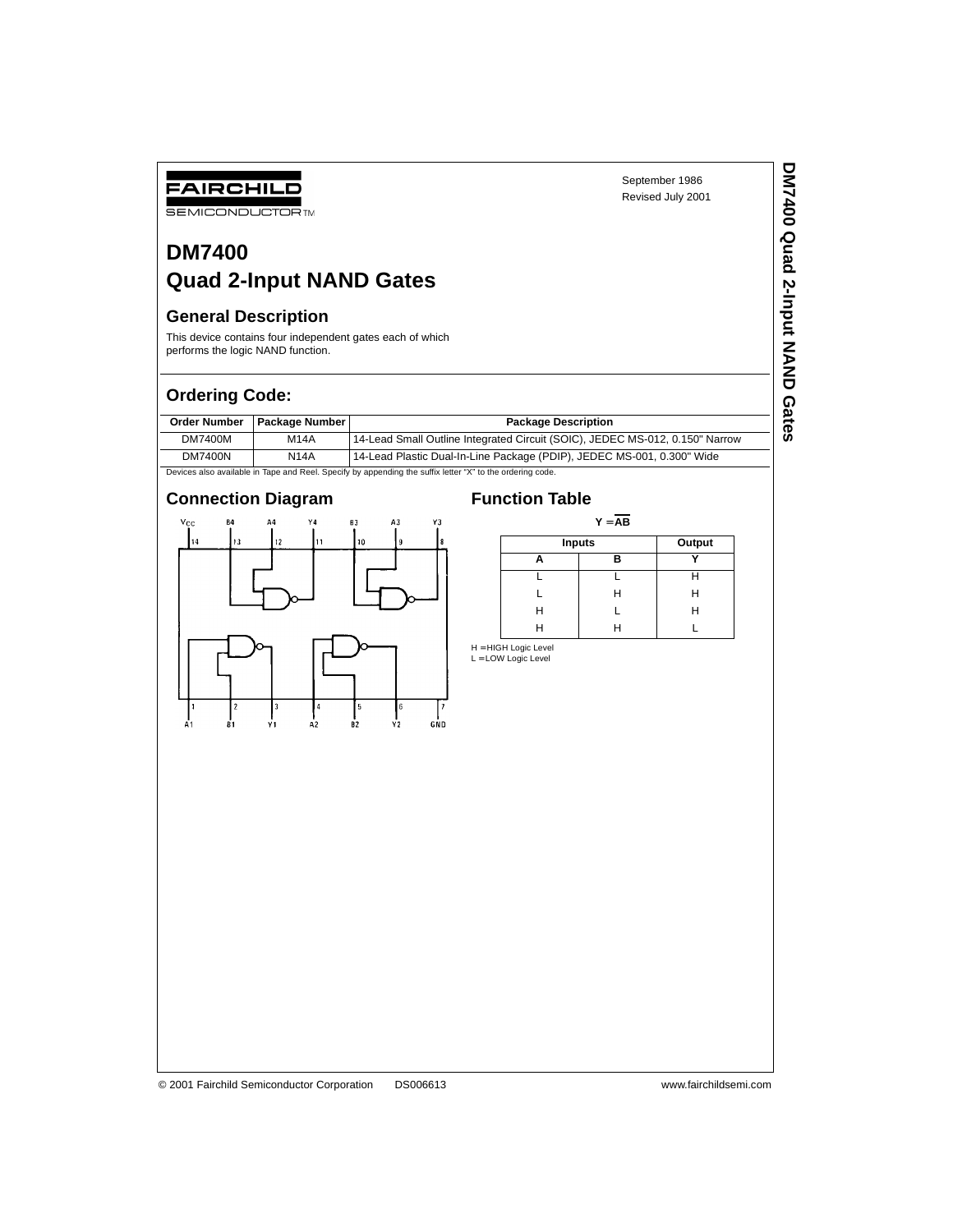**DM7400**

## **Absolute Maximum Ratings**(Note 1)

| Supply Voltage                       | 7V                                  |
|--------------------------------------|-------------------------------------|
| Input Voltage                        | 5.5V                                |
| Operating Free Air Temperature Range | $0^{\circ}$ C to +70 $^{\circ}$ C   |
| Storage Temperature Range            | $-65^{\circ}$ C to $+150^{\circ}$ C |

**Note 1:** The "Absolute Maximum Ratings" are those values beyond which the safety of the device cannot be guaranteed. The device should not be operated at these limits. The parametric values defined in the Electrical Characteristics tables are not guaranteed at the absolute maximum ratings. The "Recommended Operating Conditions" table will define the conditions for actual device operation.

### **Recommended Operating Conditions**

| Symbol                | <b>Parameter</b>                 | Min  | Nom | Max    | <b>Units</b> |
|-----------------------|----------------------------------|------|-----|--------|--------------|
| $V_{\rm CC}$          | <b>Supply Voltage</b>            | 4.75 |     | 5.25   |              |
| $V_{\text{IH}}$       | <b>HIGH Level Input Voltage</b>  | ◠    |     |        |              |
| $V_{IL}$              | <b>LOW Level Input Voltage</b>   |      |     | 0.8    |              |
| <b>I<sub>OH</sub></b> | <b>HIGH Level Output Current</b> |      |     | $-0.4$ | mA           |
| l <sub>OL</sub>       | <b>LOW Level Output Current</b>  |      |     | 16     | mA           |
|                       | Free Air Operating Temperature   |      |     | 70     | °C           |

### **Electrical Characteristics**

over recommended operating free air temperature range (unless otherwise noted)

| Symbol                                                                   | <b>Parameter</b>                      | <b>Conditions</b>                            | Min   | Typ<br>(Note 2) | Max    | <b>Units</b> |
|--------------------------------------------------------------------------|---------------------------------------|----------------------------------------------|-------|-----------------|--------|--------------|
| V <sub>1</sub>                                                           | Input Clamp Voltage                   | $V_{CC} = Min, I_1 = -12 mA$                 |       |                 | $-1.5$ | V            |
| $V_{OH}$                                                                 | <b>HIGH Level</b>                     | $V_{\text{CC}}$ = Min, $I_{\text{OH}}$ = Max | 2.4   | 3.4             |        | V            |
|                                                                          | Output Voltage                        | $V_{II}$ = Max                               |       |                 |        |              |
| <b>V<sub>OL</sub></b>                                                    | <b>LOW Level</b>                      | $V_{CC}$ = Min, $I_{OL}$ = Max               |       | 0.2             | 0.4    | V            |
|                                                                          | Output Voltage                        | $V_{IH} = Min$                               |       |                 |        |              |
| Ъ.                                                                       | Input Current @ Maximum Input Voltage | $V_{CC}$ = Max, $V_1$ = 5.5V                 |       |                 |        | mA           |
| $I_{\text{IH}}$                                                          | <b>HIGH Level Input Current</b>       | $V_{CC}$ = Max, $V_1$ = 2.4V                 |       |                 | 40     | μA           |
| $I_{\rm IL}$                                                             | <b>LOW Level Input Current</b>        | $V_{CC}$ = Max, $V_1$ = 0.4V                 |       |                 | $-1.6$ | mA           |
| $I_{OS}$                                                                 | Short Circuit Output Current          | $V_{CC}$ = Max (Note 3)                      | $-18$ |                 | $-55$  | mA           |
| $I_{\rm CCH}$                                                            | Supply Current with Outputs HIGH      | $V_{C}C = Max$                               |       | 4               | 8      | mA           |
| $I_{CCL}$                                                                | Supply Current with Outputs LOW       | $V_{CC}$ = Max                               |       | 12              | 22     | mA           |
| <b>Note 2:</b> All typicals are at $V_{CC} = 5V$ , $T_A = 25^{\circ}C$ . |                                       |                                              |       |                 |        |              |

**Note 3:** Not more than one output should be shorted at a time.

### **Switching Characteristics**

| at $V_{CC}$ = 5V and $T_A$ = 25°C |                          |                   |     |     |       |  |
|-----------------------------------|--------------------------|-------------------|-----|-----|-------|--|
| Symbol                            | Parameter                | <b>Conditions</b> | Min | Max | Units |  |
| t <sub>PLH</sub>                  | Propagation Delay Time   | $C_L = 15$ pF     |     | 22  | ns    |  |
|                                   | LOW-to-HIGH Level Output | $R_1 = 400\Omega$ |     |     |       |  |
| $t_{\text{PHL}}$                  | Propagation Delay Time   |                   |     | 15  |       |  |
|                                   | HIGH-to-LOW Level Output |                   |     |     | ns    |  |
|                                   |                          |                   |     |     |       |  |

www.fairchildsemi.com 2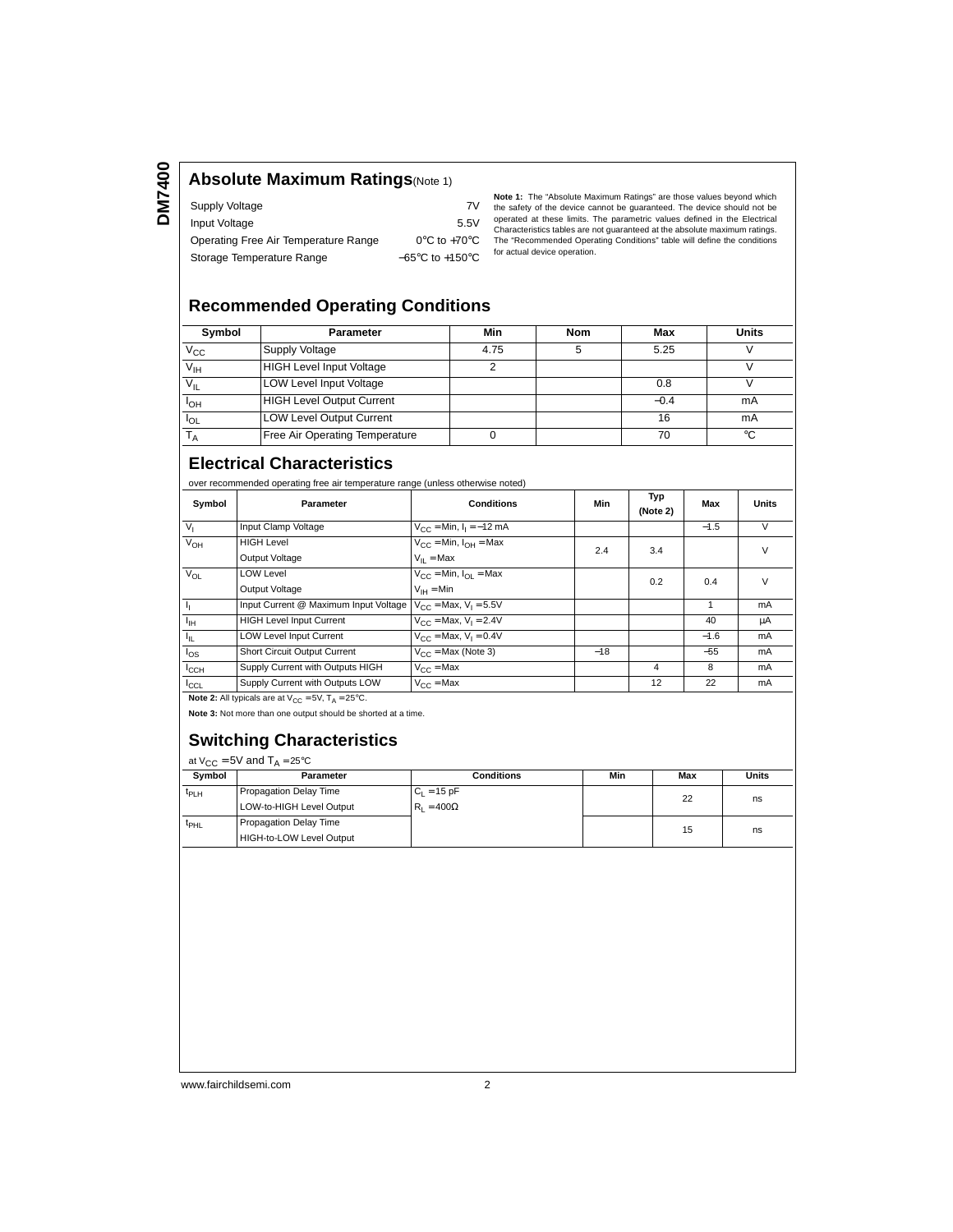

3 www.fairchildsemi.com